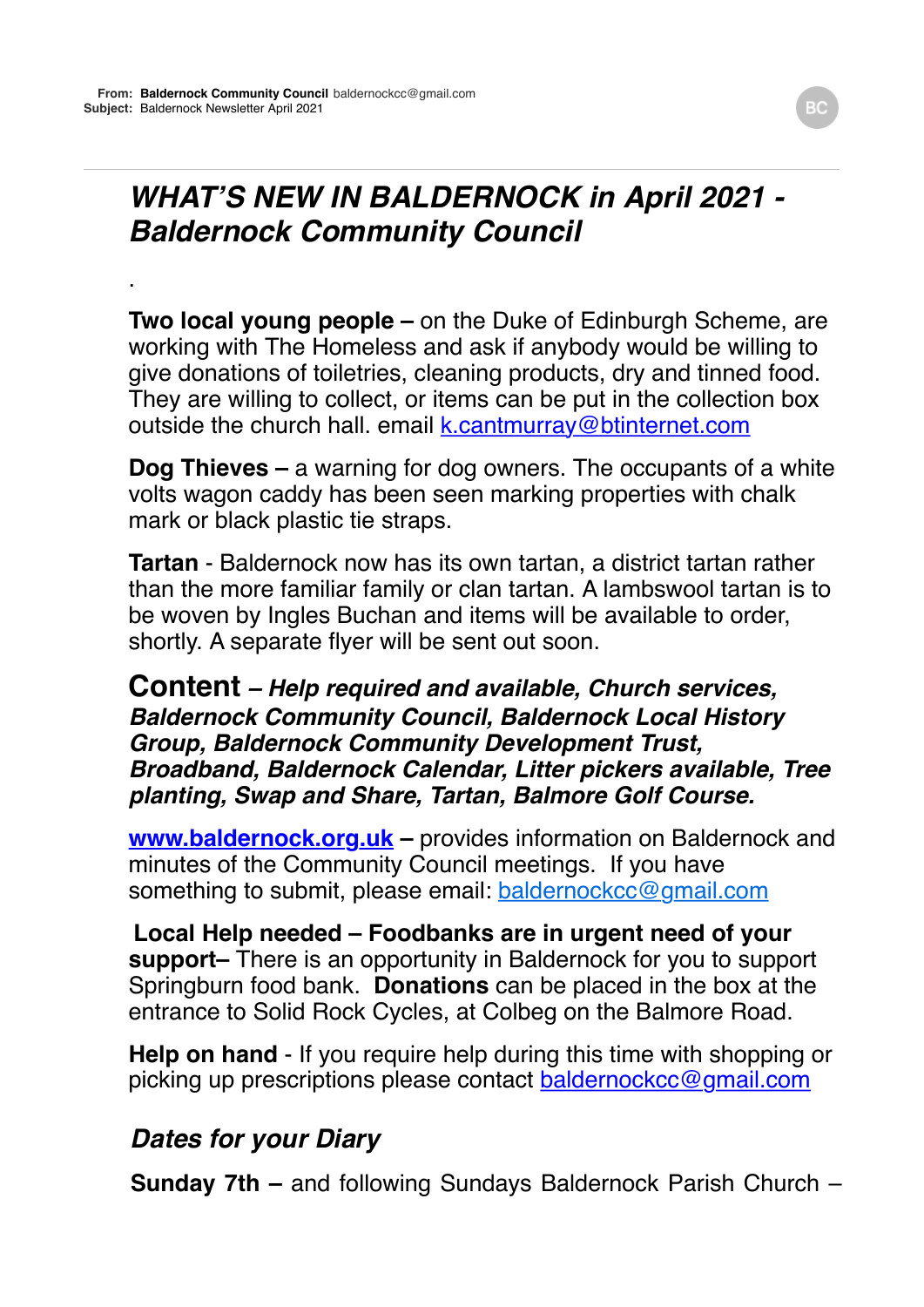**Sunday 7th –** and following Sundays Baldernock Parish Church – services can be heard via their website **[http://www.stpaulsmilngavie.org.uk](http://www.stpaulsmilngavie.org.uk/)**

**Monday 19th – 7.30 pm - Baldernock Local History Group** Talk by James Kennedy (Loch Arid Local History Group) on 'Scotland and the 1919 Spanish influenza pandemic'. James, as well as running the Loch Ard group and being a Trustee of the Scottish Local History Forum, has a background in nursing. He was previously the Director of the Royal College of Nursing Scotland. Please email **Paul [paul.bishop.3@glasgow.ac.uk](mailto:paul.bishop.3@glasgow.ac.uk)** if you wish to join this talk and he will send you the Zoom link on the day. We would rather not distribute the link in a general way, thereby (we hope) making Zoom bombing less likely. Hope to see you on the 19th.

May 10<sup>th</sup> – 7.30 pm on zoom - meeting of **Baldernock Community Council** – to receive an invite email [baldernockcc@gmail.com](mailto:baldernockcc@gmail.com)

Baldernock ladies that walk – to resume when restrictions allow.

## *Information on the above events and local organisations.*

**Baldernock Community Council –** Next meeting May 10th at 7.30 pm. If you have items you wish to be put on the Agenda concerning local issues please email [baldernockcc@gmail.com](mailto:baldernockcc@gmail.com)

**Baldernock Community Development Trust -** March meeting update

The Directors met via zoom on 23rd March. A summary of that meeting is available on the Baldernock website at <https://www.baldernock.org.uk/bcdt>where you can learn more about BCDT and its varied projects and activities, bringing benefits across Baldernock such as better broadband, more trees and less litter!

**Community Litter Pick in April -**Under the current Covid guidelines, litter picking is a permitted activity so long as sensible precautions are put in place, and volunteers remain at a safe distance from each other. The banks of the River Kelvin on the southern boundary of Baldernock are strewn with plastic waste, so a litter pick on Saturday 17th April at 2pm is planned. We hope you will join us but numbers of volunteers need to be restricted for safety so please email **[jp.logan@yahoo.co.uk](mailto:jp.logan@yahoo.co.uk)** for instructions including where to meet.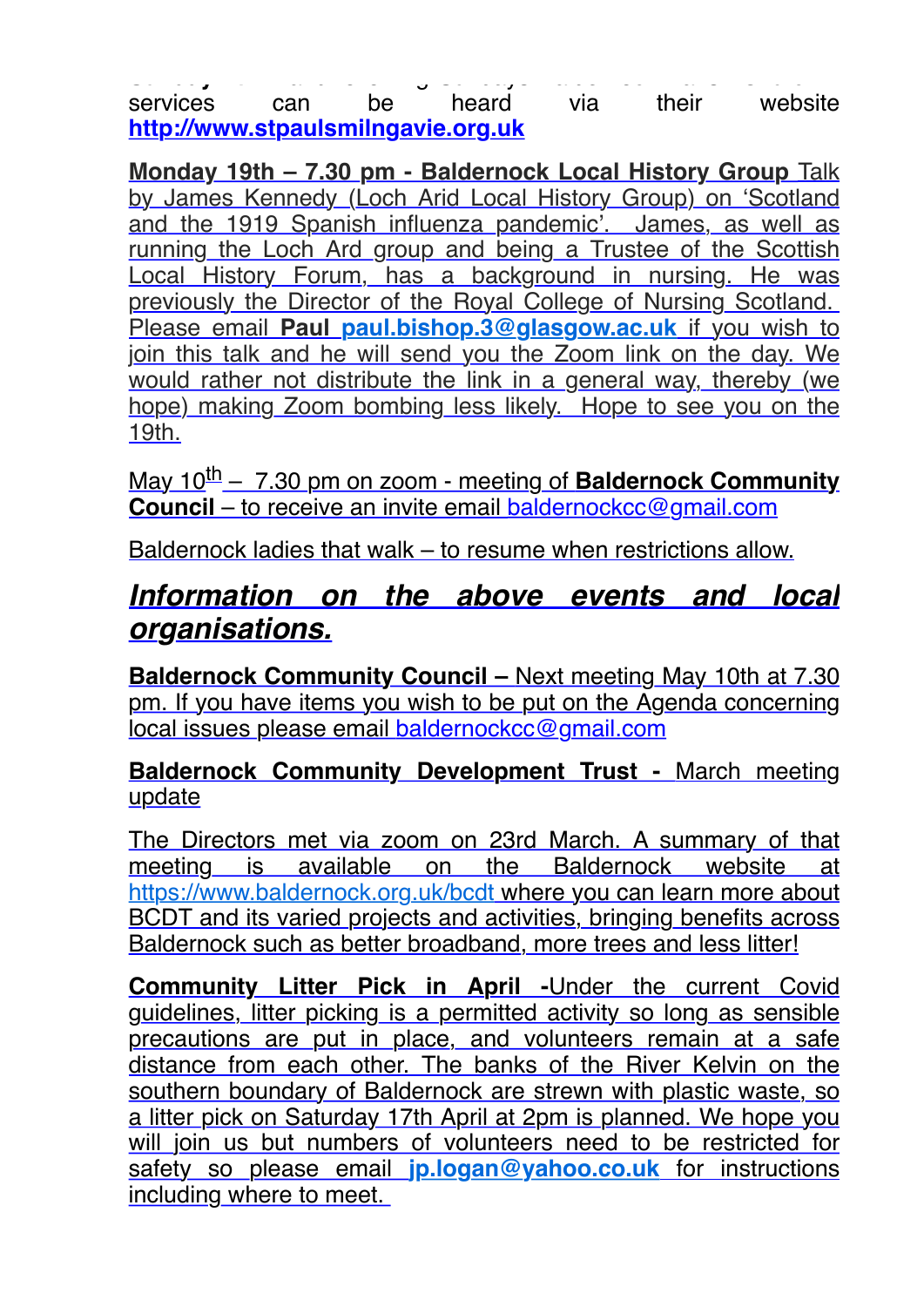**Tree Planting -** This project is currently focused on harvesting selfseeded saplings from local woodlands and taking cuttings from local overgrown patches of willow and hawthorn, and growing these on for planting across Baldernock. Contact [baldernockcdt@gmail.com](mailto:baldernockcdt@gmail.com) to learn more and get involved.

**Community Fibre Partnership -** News of next steps is awaited from Openreach. See the Baldernock website for more details: <https://www.baldernock.org.uk/broadband>

**Active travel -** At the request of BCDT, an EDC official recently reviewed the condition of the footpath/pavement between the Torrance roundabout and Robinsfield. EDC have confirmed they propose to commence footway cleaning on Balmore Road from Robinsfield to Tower Road on Monday 26th April for two weeks. If they identify any sections of footway for repair, they will try to undertake those within the same two-week period. Failing that, they will carry out any repairs as soon as possible thereafter. They intend to try to clear the footway on Auchenhowie Road later in the year.

**Baldernock calendar -** Don't forget to submit your photographs for the next Baldernock calendar, preferably reflecting the farming nature of Baldernock, to Jane at [jp.logan@yahoo.co.uk](mailto:jp.logan@yahoo.co.uk).

**Youth Club -** We hope that Baldernock Youth Club will run again when Covid restrictions allow, and will be looking for a paid youth leader at that time. Please get in touch if you might be interested in this post and spread the work to anyone else who might be (and who need not live in Baldernock).

Get in touch at [baldernockcdt@gmail.com](mailto:baldernockcdt@gmail.com) to find out more or get involved in any of these projects and activities.

**Baldernock Childcare** - Baldernock Childcare are absolutely delighted to finally welcome back our nursery children and we are very much looking forward to our Afterschool Club children coming back, hopefully in March (restrictions permitting). We would like to say thank you to Baldernock Gardening Club and to Baldernock Community Council for their very kind and generous donations, which will be used for the continued development of our garden.

**Balmore Golf Club** - Since March last year Balmore golf club has become aware of increased access to the golf course by nongolfers. Balmore golf club is delighted to welcome all to our course and surrounds but those doing so need to be acutely aware of the